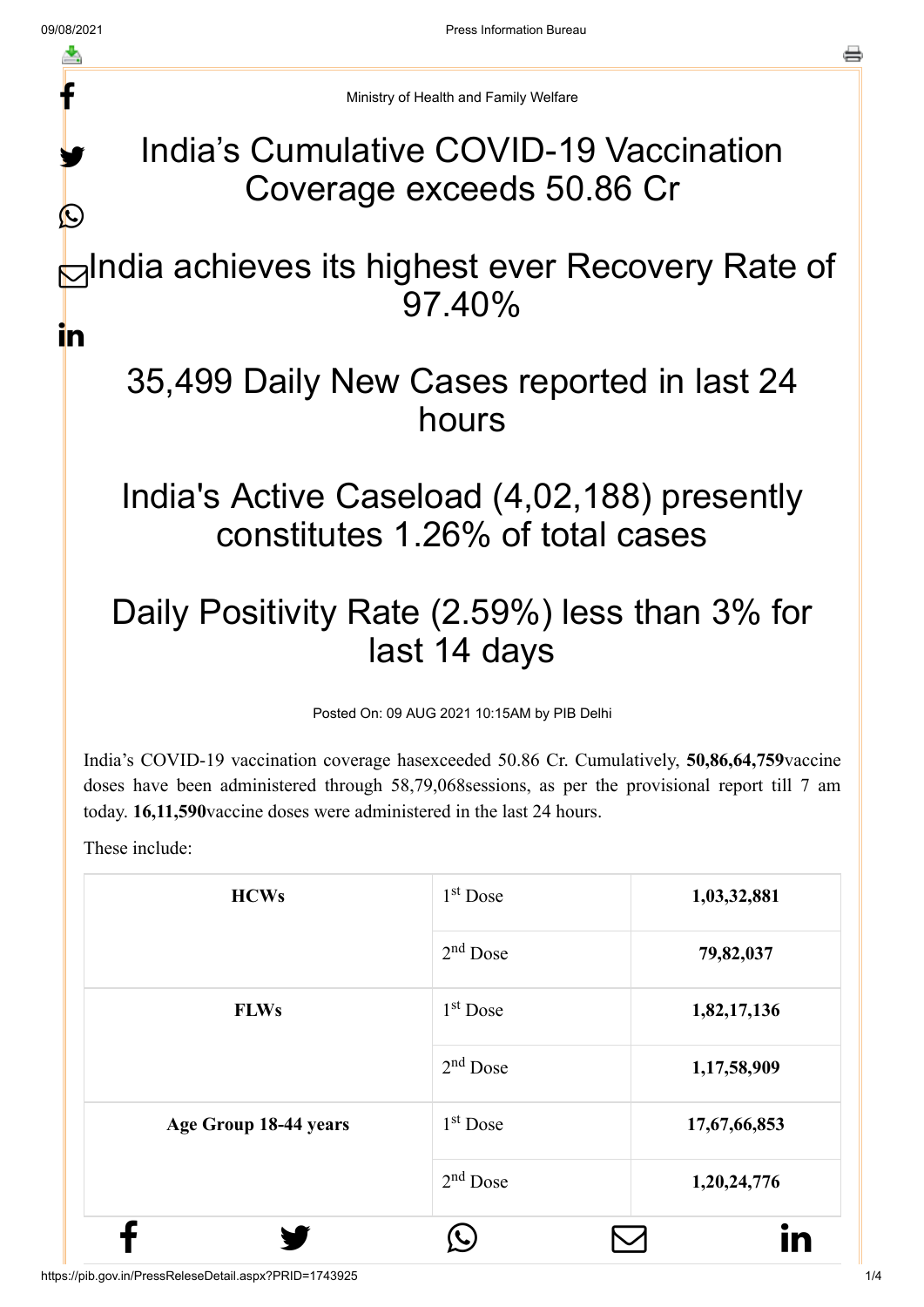| Age Group 45-59 years<br>f  | $1st$ Dose | 11, 18, 71, 679 |
|-----------------------------|------------|-----------------|
|                             | $2nd$ Dose | 4,26,95,084     |
| Over 60 years<br>$\bigcirc$ | $1st$ Dose | 7,84,79,044     |
|                             | $2nd$ Dose | 3,85,36,360     |
| <b>Total</b>                |            | 50,86,64,759    |
| i'n                         |            |                 |

The new phase of universalization of COVID-19 vaccination has commenced from 21st June, 2021. The Union Government is committed to accelerating the pace and expanding the scope of COVID-19 vaccination throughout the country.

In another positive development, India's recovery rate has reached **97.40%** in the last 24 hours. This is **the highest ever recovery rate achieved by India since the start of the pandemic**.

Out of the people infected since the beginning of the pandemic, **3,11,39,457people have already recovered from COVID-19** and**39,686**patients have recovered in the last 24 hours.



India has reported 35,499daily new cases in the last 24 hours.

Less than 50,000 Daily New Cases have been reported since forty-threeconsecutive days. This is a result of sustained and collaborative efforts by the Centre and the States/UTs.

 $f \qquad \qquad \bullet \qquad \circledcirc \qquad \qquad \circledcirc$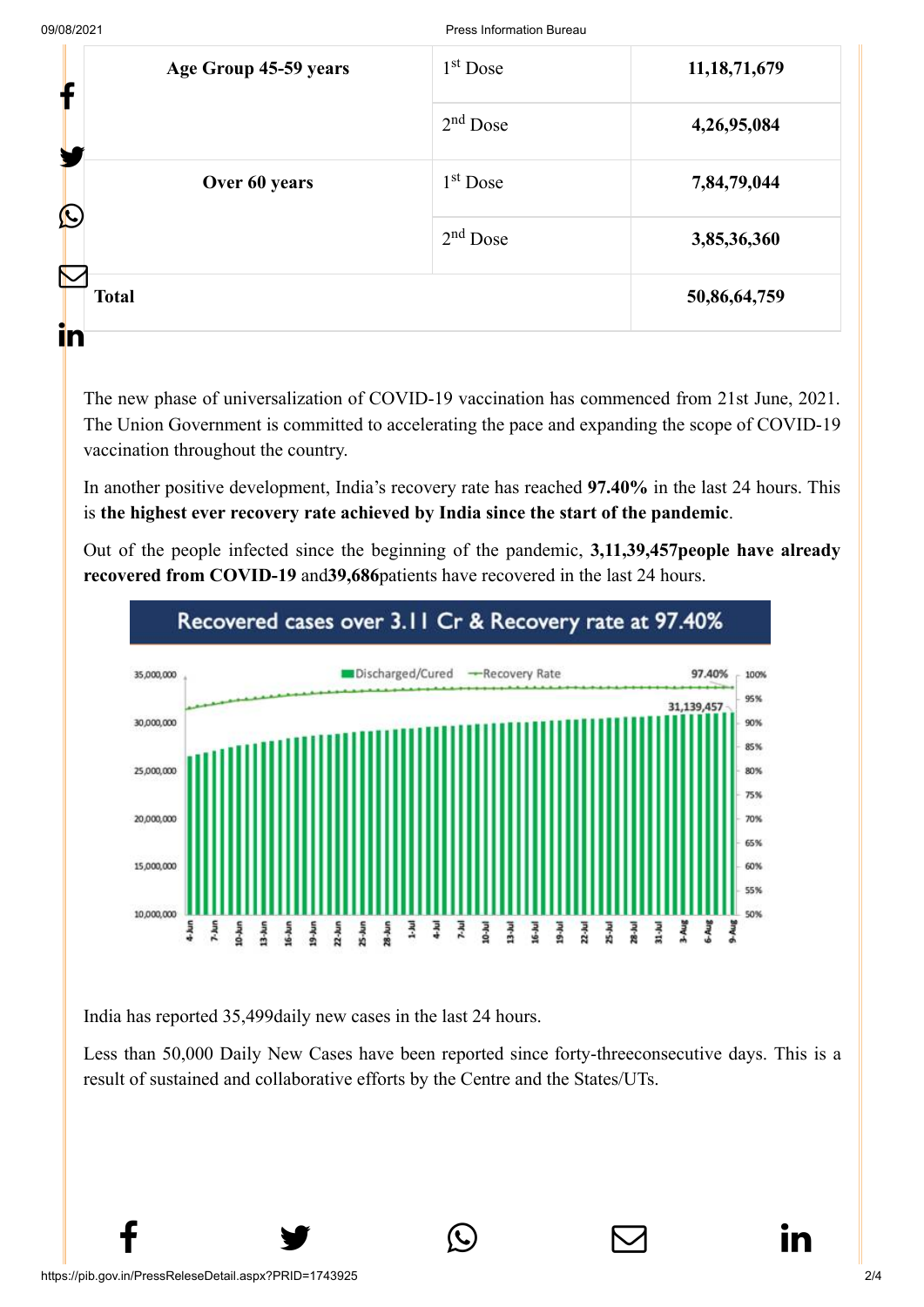09/08/2021 Press Information Bureau



India's Active Caseload today stands at **4,02,188**and active cases now constitute **1.26%** of the country's total Positive Cases.



With substantially ramped up testing capacity across the country, a total of 13,71,871tests were conducted in the last 24 hours in the country. Cumulatively, India has conducted over **48 crore** (**48,17,67,232**) tests so far.

While on one side testing capacity has been enhanced across the country, **Weekly Positivity Rate currently stands at 2.35%** and the **Daily Positivity rate stands at 2.59% today.** Daily Positivity rate has remained below 3% forlast 14 days and below 5% for 63 consecutive days now.

 $f \qquad \qquad \bullet \qquad \circlearrowright \qquad \qquad \circlearrowright \qquad \qquad \bullet$